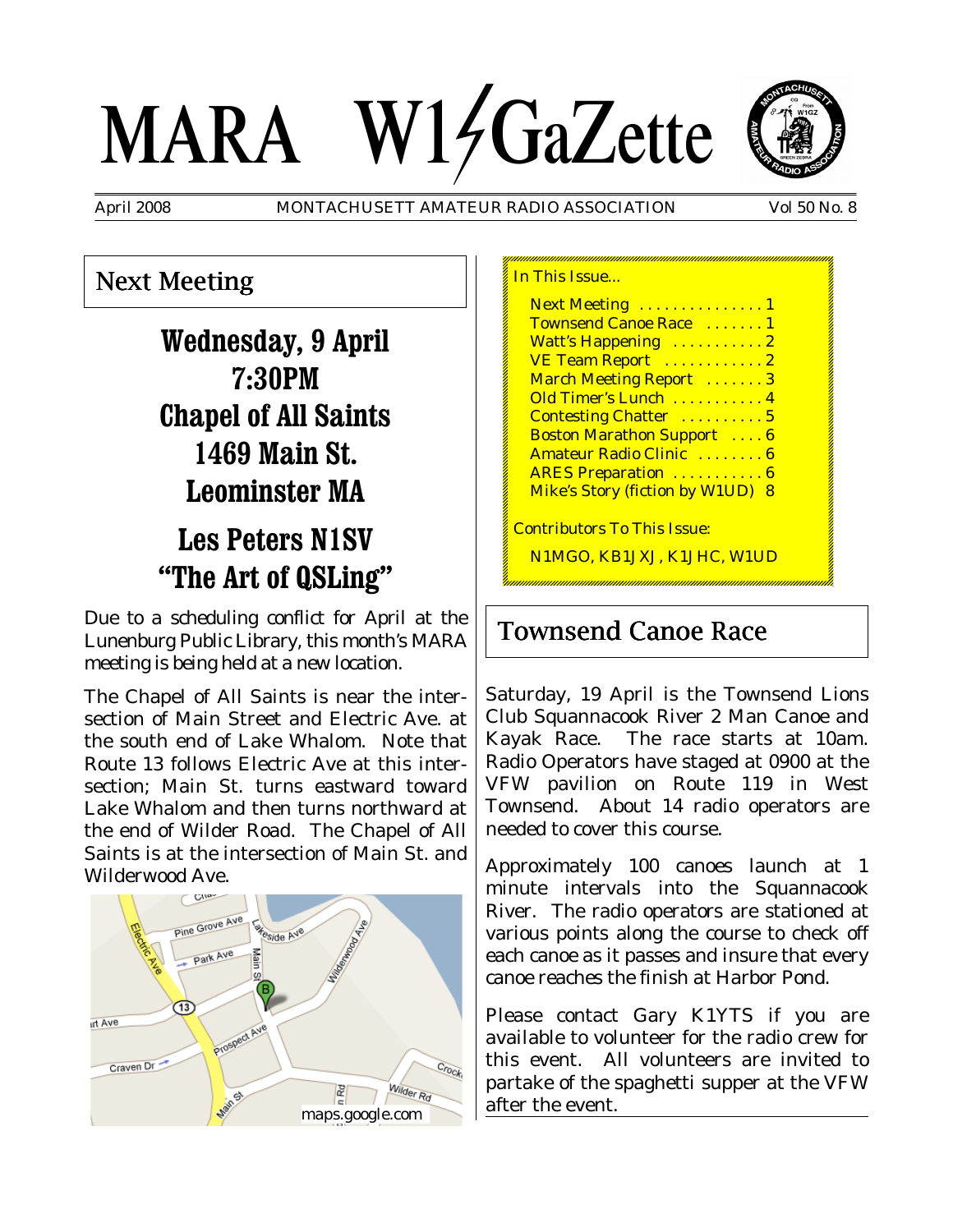## Watt's Happening

## **Sundays, 0800 local 5330.5** (ch 1) USB

Western Mass Emergency 60M Net Alternate frequencies are 5346.5 (ch 2), 5366.5 (ch 3), 5371.5 (ch 4), and 5403.5 (ch 5).

## **Sundays, 0830 local 3937**

Western Mass Emergency Net. Alternate frequency is 3942 in case of QRN, QRM, or frequency in-use. Also a good idea to scan up and down 10kHz if you cannot find the net.

**Sundays, 0900 local 145.45-** Montachusett Emergency Net

**Mondays, 2000 local 147.525 simplex** Worcester Emergency Simplex Net

**Tuesdays, 1930 local 145.37-** Templeton Emergency Net

**Wednesdays, 2100 local 28.341** Harvard Repeater Club 10 meter sideband net "Activity Night"

**Nightly, 2100 local 146.97-** Central Mass Traffic Net

**First Monday, 1900 local 3943, 7245** RACES Net

**First Wednesday, 2000 local 3915** K1ARC Red Cross Net http://www.qsl.net/k1arc/

**Saturday, 5 April, Londonderry NH** IRS Hamfest

**Sunday, 6 April, Framingham** FARA Hamfest

**Sunday, 20 April, Cambridge** Flea at MIT; third Sunday April-October

For more information and other 'Fests, see http://web.mit.edu/w1gsl/Public/ne-fleas

## VE Team Report

The March MARA/Harvard Repeater Association VE session had no exam candidates pre-registered so the session was canceled. The next session is scheduled for April 23.

The MARA/HRC VE Team holds exam sessions on the fourth Wednesday of the month. Those wishing to take exams are asked to pre-register with Paul KD1YH at 978-597-6535**.**

**If we have no pre-registered candidates by the weekend prior to the scheduled session we will cancel the session.**

## Public Service Events

April 19 - Squannacook Canoe Race

April 21 - Boston Marathon

April 27 - Groton Road Race



Tell them you saw it in the W1/GaZette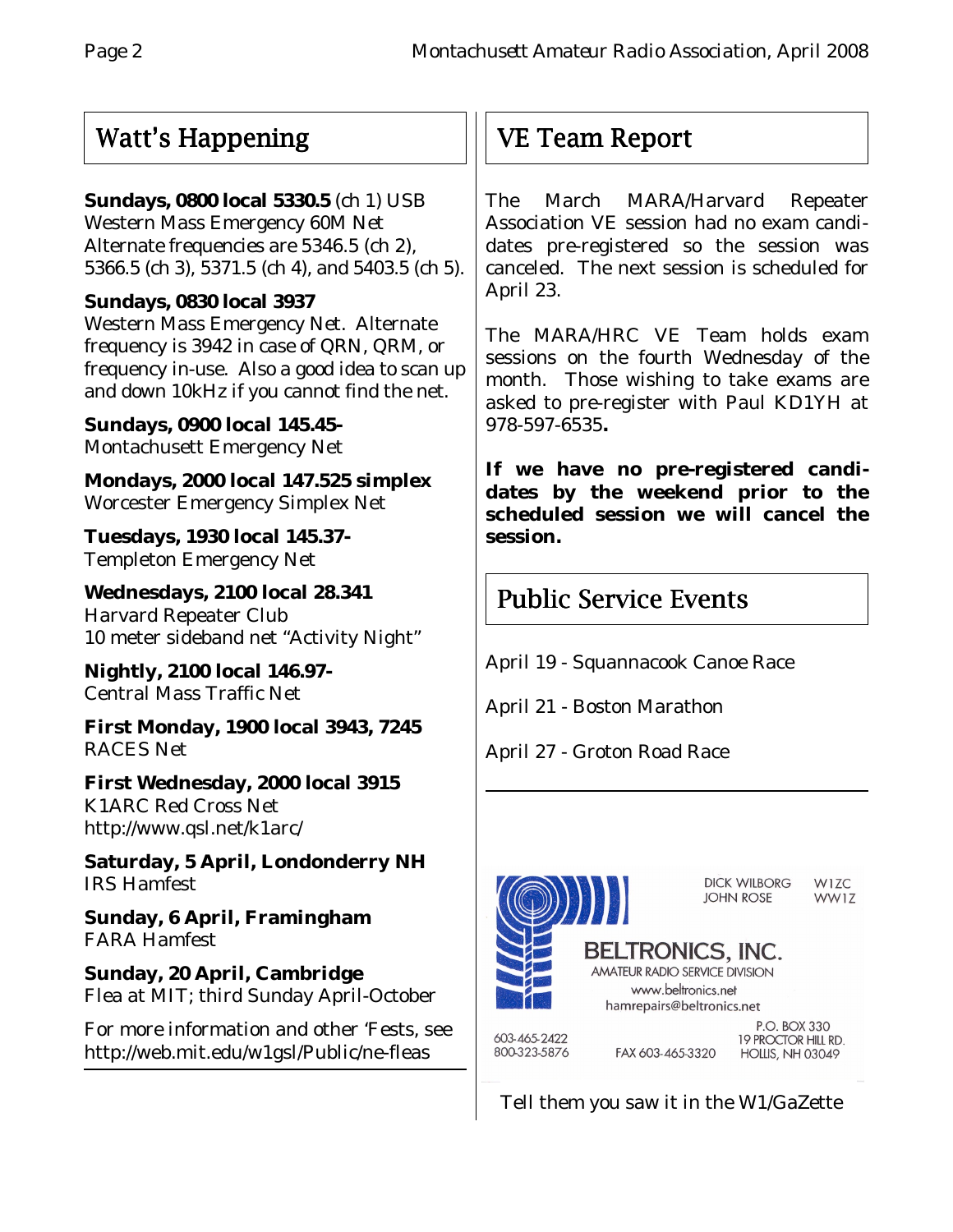## The MARA W1/GaZette

is published by the Montachusett Amateur Radio Association just prior to the monthly meeting. The newsletter is distributed free to members and friends of Amateur Radio.

Contents copyright © 2008, MARA. Permission to use in other Amateur Radio publications with credit to MARA is hereby granted.

The deadline for materials to appear in the W1/GaZette is noon on the Sunday before the first Wednesday of the month.

#### **NEWSLETTER STAFF:**

| Editors:   | <b>Ralph Swick KD1SM</b>    |
|------------|-----------------------------|
|            | 978-582-7351 kd1sm@arrl.net |
| Webmaster: | <b>Paul Upham KD1YH</b>     |

#### **MEMBERSHIP INFORMATION:**

|                     | Club Secretary: Pauline Carulli KB1JXJ |      |
|---------------------|----------------------------------------|------|
| <b>Annual Dues:</b> | <b>Regular</b>                         | \$25 |
|                     | Family                                 | \$30 |
|                     | <b>Fixed income</b>                    | \$15 |
| <b>Meetings:</b>    | 2nd Wednesday, 7:30pm                  |      |
|                     | <b>September to June</b>               |      |

Mailing address: MARA PO Box 95 Leominster, MA 01453 Web site: http://www.w1gz.org/

#### **OFFICERS:**

| <b>Bill Leger, N1UZ</b>                                                                 | <b>President</b>      |
|-----------------------------------------------------------------------------------------|-----------------------|
| Ray Lajoie, KB1LRL<br>rplajoie@comcast.net                                              | <b>Vice President</b> |
| <b>Pauline Carulli, KB1JXJ</b><br>kb1jxj@arrl.net                                       | <b>Secretary</b>      |
| <b>Gordon LaPoint, N1MGO</b><br>n1mgo@arrl.net                                          | <b>Treasurer</b>      |
| <b>Charlie Cayen, KT1I</b><br>kt1i@arrl.net                                             | <b>Trustee</b>        |
| <b>MARA</b> owns and operates the W1GZ repeater on<br>145.45 (CTCSS 74.4) in Fitchburg. |                       |

## March Meeting Report

de Pauline KB1JXJ

12 March 2008

Lunenburg Public Library Wallace Room, Lunenburg MA.

Present: 21 Bill N1UZ, Gordon N1MGO, Pauline KB1JXJ, Charlie KT1I, Tom AB1GF, Norm W1BYH, John KK1X, Barry W1HFN, Bob KB1JZU, David KB1OPS, Tom K1JHC, Al KA1AKD, Bette KB1PSP, Ralph KD1SM, Ed KB1LJJ, Bill W1UD, Joseph N1QDZ, Paul KD1YH, Steve N1GKX, Guest-Bob; son of Steve, Bill AA1BL.

07:30 - General Meeting called to order and Introductions

07:31--- Reports:

Gordon - N1MGO Treasurer's Report

| Jan. 2008               |           |        |
|-------------------------|-----------|--------|
| <b>Starting balance</b> | \$1215.35 |        |
| <b>Income</b>           | \$24.00   | Raffle |
| <b>Ending Balance</b>   | \$1239.35 |        |
| February                |           |        |
| <b>Starting Balance</b> | \$1239.35 |        |
| <b>Ending Balance</b>   | \$1239.35 |        |

07:35-- Motion to accept financial report

Motion passed

07:37 Secretary No report as there was no Meeting in February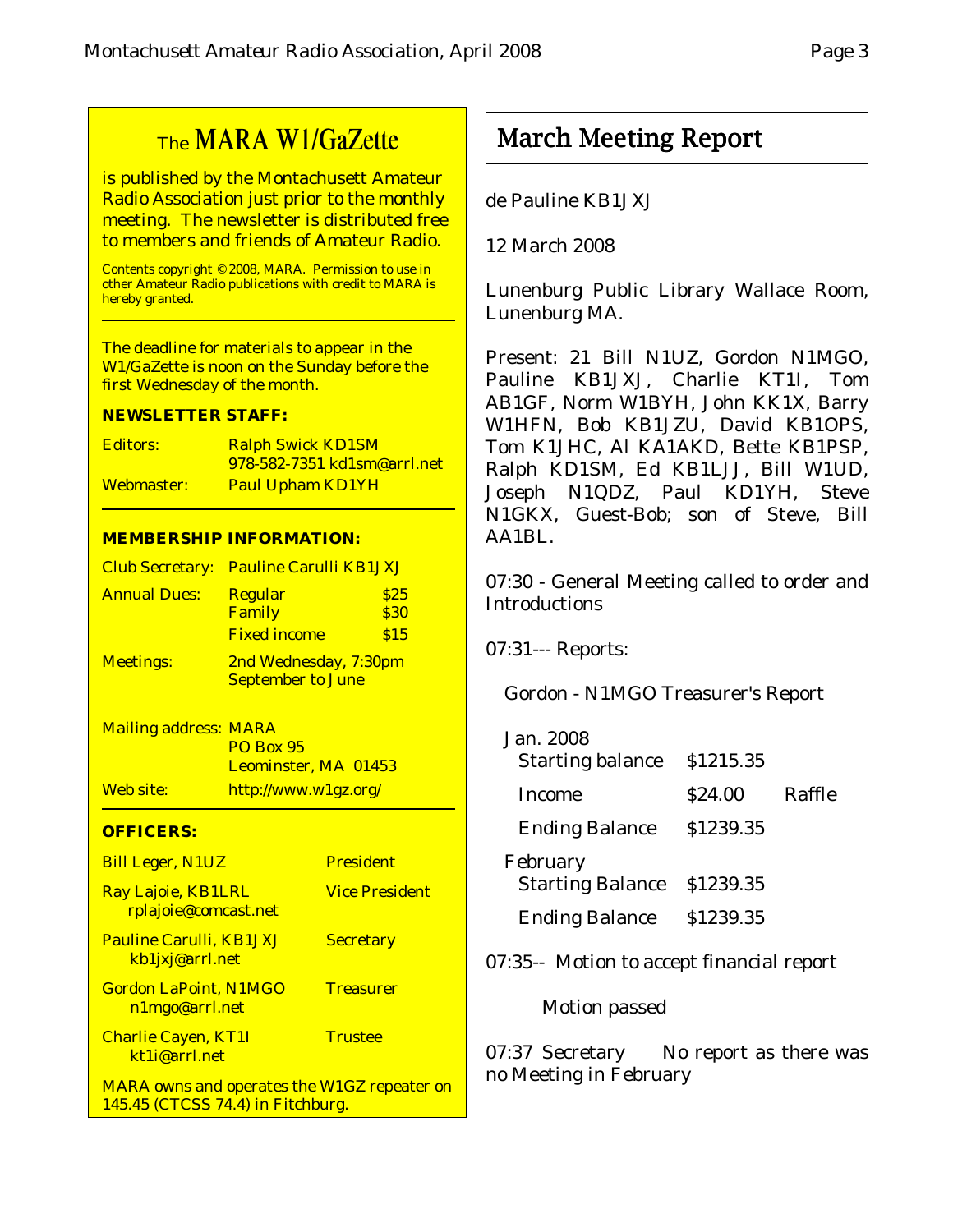Announcement: April 9th meeting to be held at The Chapel of All Saints 1469 Main Street Leominster, MA 07:39 Reports 1. Card Sort to be held in May at the Lunenburg Public Library site de Tom K1JHC the last meeting.

7:40 N1MGO Gordon; Short explanation of CW- Skimmer Software for contesting

7:45 Web Master, Paul, KD1YH Nothing going on, More links added.

## 7:46 Ralph, KD1SM

| 1. Townsend Race           | 19 April     |  |
|----------------------------|--------------|--|
| 2. Groton Road Race        | 1 week later |  |
| 3. Alzheimer's Fund Raiser | 26 July      |  |

- 4. Longsjo 4th July Weekend
- 5. Boston Marathon

Deerfield May 2 & 3

Field Day Westminster Academy Hill Norm not sure he is available

7:49 Ralph Laptops for kids demonstration

7:55 Break

8:05 Barry, W1HFN My Days Labrador

8:30 Q & A

8:45 Adjourn

Respectfully Submitted Pauline R. Carulli, KB1JXJ **Secretary** 

## Old Timer's Lunch

The Old Timers meeting was held on Wednesday March 4th at 12:30 PM. It was nice to see new member Gerry WB1HIB at

Many of our members are no longer with us, and it would be good to see more new members at our meetings.

The discussions are always interesting; making the get together enjoyable. Why not try to make it on the first Wednesday of the month at Bickford's Restaurant, on North Main St in Leominster.

## Do We Have Your Address?

An electronic version of the W1/GaZette is sent every month to the MARA members' discussion list <mara@w1gz.org>.

All MARA members whose email addresses have been given to the newsletter editor are subscribed to this list (unless specifically requested otherwise).

If you have not been receiving these messages and would like to do so, send an email to Ralph so he will have your address. MARA members are welcome to use this list for other announcements they believe are of interest to Club members.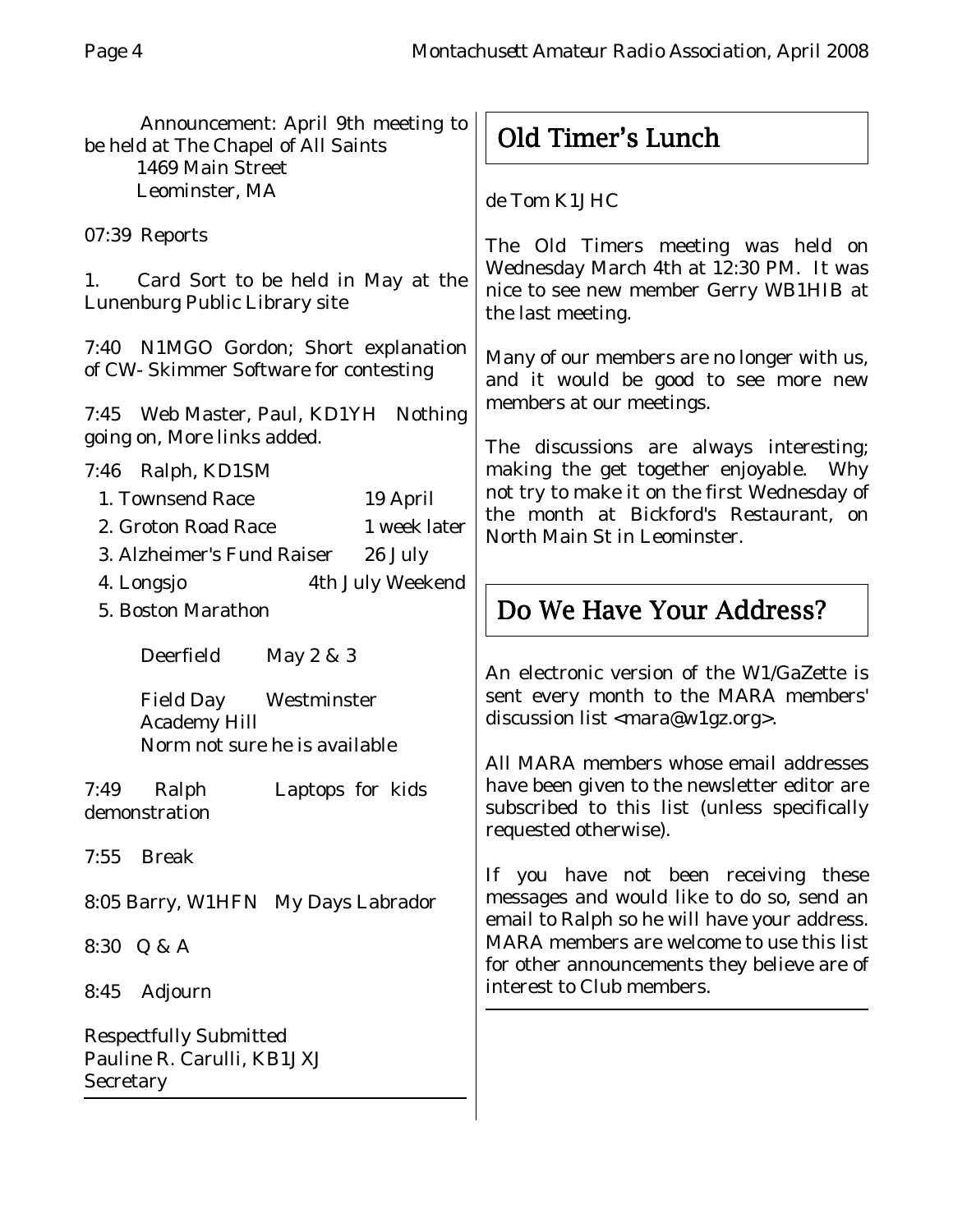# Contesting Chatter

de Gordon N1MGO



April 2008

Contests coming up in April

5- 6 Sat 1500 - Sun 1500 SP DX Contest - CW/SSB

5- 6 Sat 1600 - Sun 1600 EA RTTY Contest - RTTY

5- 6 Sat 1800 - Sun 1800 QCWA QSO Party - All

12-13 Sat 0700 - Sun 1300 Japan International DX Contest - CW

19 Sat 0000 - 2400 TARA Skirmish Digital Prefix Contest - Digi

26-27 Sat 1200 - Sun 1200 SP DX RTTY Contest - RTTY

Contests coming up in May

3- 4 Sat 2000 - Sun 0500 New England QSO Party (1) - All

4 Sun 1300 - 2400 New England QSO Party (2) - All

10-11 Sat 1200 - Sun 1200 A. Volta RTTY DX Contest - RTTY

10-11 Sat 1600 - Sun 0400 Mid-Atlantic QSO Party - CW/Digi/Phone

17-18 Sat 1200 - Sun 1200 H. M. The King of Spain Contest - CW

24-25 Sat 0000 - Sun 2359 CQ WW WPX Contest - CW

The above contests are some of the big ones of the spring contest season.

There are many other contests also going on during April and May, including many State qso parties. Ontario, Michigan, Florida, Nebraska and Mid-Atlantic are just some of the states!

For more contests and information, with links to the rules see: http://www.sk3bg.se/contest/ or http://www.hornucopia.com/contestcal/conte stcal.html

If you would like to participate in any of the upcoming contests, especially the RTTY or CW ones let me know. I run a software decoder for CW, as an assist because most of us can not copy code at 30 to 40 wpm like lots of the "Big Guns" are sending during a contest. I'm not setup for computer generated voice, so I don't do much with the voice contests, just a little hunting around for the nice DX or a new state on a band, but If you would like to operate during a ssb contest let me know. We can run low power (100 watts) or high power (500 watts), except the contests like NAQP that have a maximum power of 100 watts, with no high power class.

If you need help with log submission, or setup for a contest, I will try to help. Call me on the club repeater, or e-mail me, or stop by.

Gordon - N1MGO n1mgo@arrl.net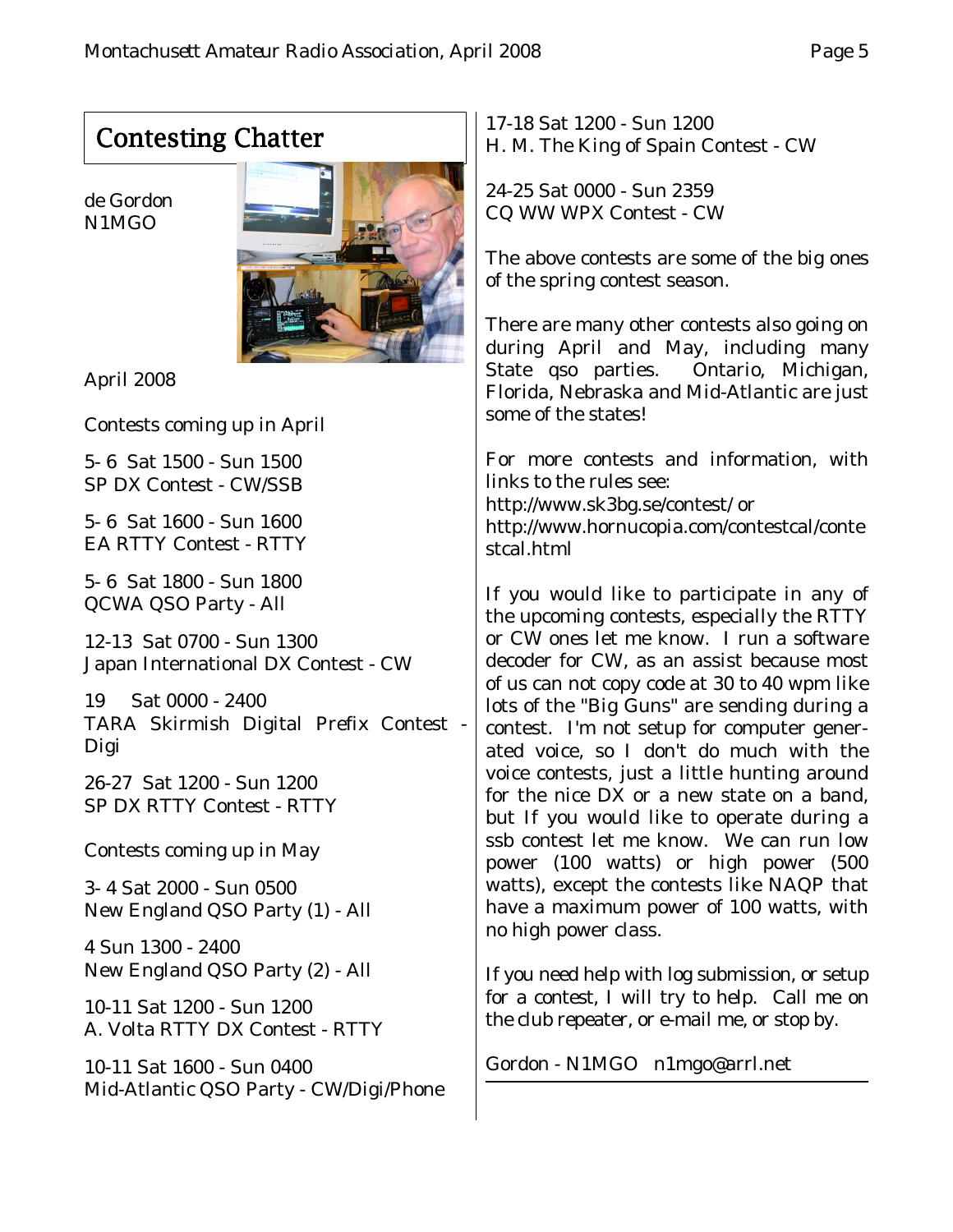## Boston Marathon Support

Date: Tue, 25 Mar 2008 11:21:18 -0500 (CDT) From: "Paul Topolski, W1SEX" <paul.topolski@comcast.net>

Subject: Link for Marathon Signup

The Marathon is a little more than three weeks away and preparations are continuing on schedule if not a little ahead.

As of this date we are short about ten more volunteers for the event and if you know of any hams that would like to participate please send them the link below.

http://www.mmra.org/marc/access.html

I am starting to make assignments today and fully expect to have them completed by weeks end. If you have any questions please feel free to write and I'll get back to you as soon as I can.

Once again thank you for volunteering and I am looking forward to seeing you on race day.

Rgds, Paul, W1SEX



N1QIT at the 2006 Marathon finish line. (KD1SM photo)

## Amateur Radio Clinic

Saturday May 17, 2008 from 9 AM to 2 PM

@Leominster Masonic Hall, 69 West St

Sponsored by WB1EWS and WA1RHP and the Masons of Wilder Lodge AF & AM

HF and VHF/UHF demonstrations

We will have test equipment and tools on hand and will be prepared to:

install mobile rigs

mount antennas on cars (you supply the antenna and car)

check frequency and deviation

perform minor repairs on rigs

The object of this exercise is to increase the number of local amateur operators who have usable mobile radio gear, and consequently the usage of our local repeaters.

Paul WB1EWS

# ARES Preparation

*Ed: While the following message was issued in advance of a specific weather warning, it applies throughout the spring flood season.*

To: wma-ares@yahoogroups.com From: "John J. Ruggiero" <n2yhk@wpi.edu> Date: Fri, 7 Mar 2008 17:46:53 -0500 (EST)

Subject: [wma-ares] WMA ARES Preparation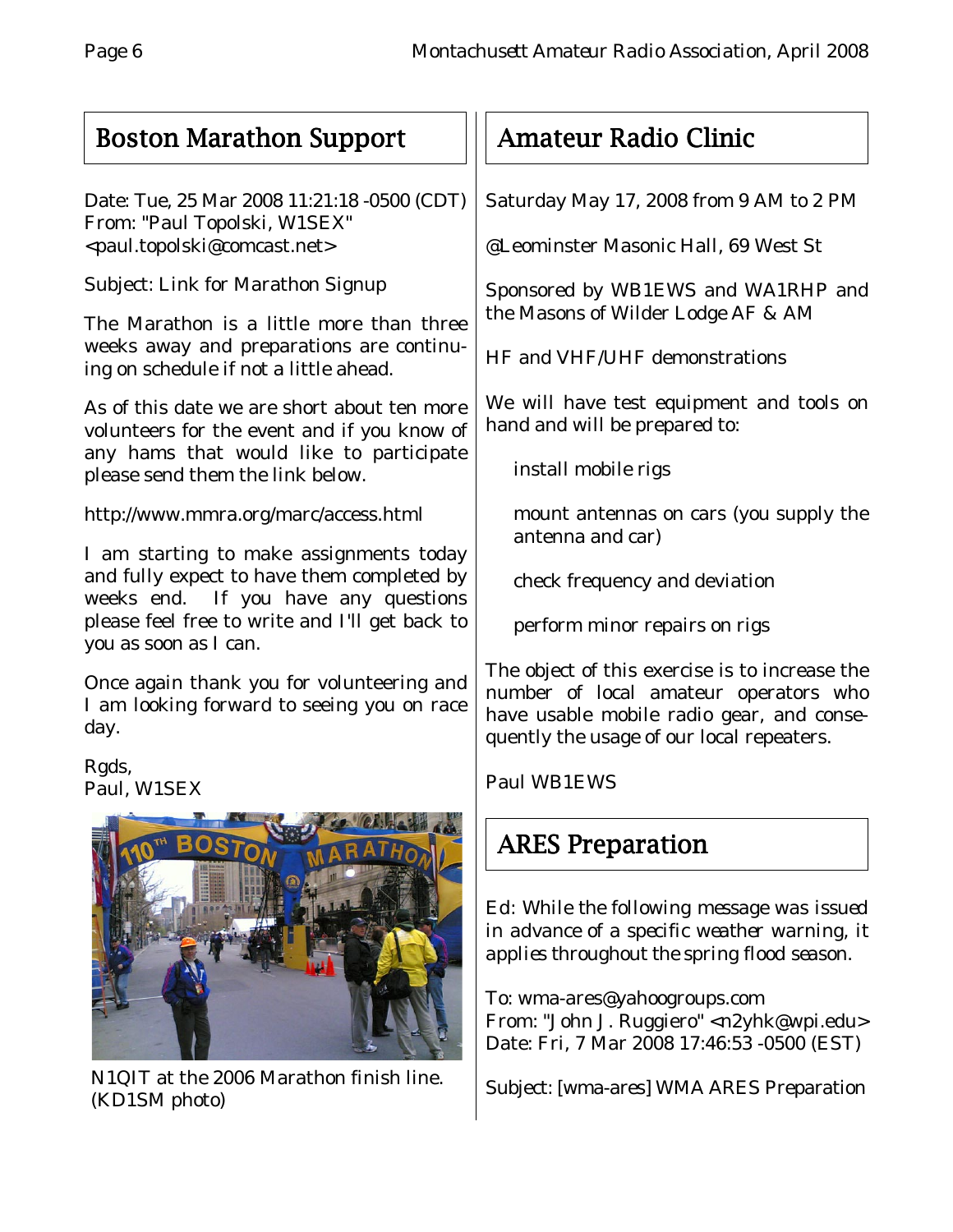\*\*\* APPROVED FOR DISSEMINATION TO ALL WMA ARES MEMBERS AND LEADERS \*\*\*

Hi Folks,

As I'm sure you've heard, we are expecting several inches of rainfall in the Western Massachusetts Section over the next 24 hours or so. The numbers vary from about 2" up to isolated amounts of 5+". If this rainfall materializes as expected and is added to the rainfall received earlier this week as well as to the melting snow pack, Western Massachusetts could experience significant moderate flooding. Consult your local media outlets as well as reports from the NWS and MEMA for further information.

As WMA ARES members and leaders, you should take some time to prepare yourself for any possible communications assistance requests. Check your go kits, charge your batteries and stock up your personal supplies. Some potential requests for assistance for this type of situation might include providing communications to facilitate local evacuations, staffing of shelters and providing preliminary damage assessment reports to emergency management and disaster relief organizations.

At this time, expect SkyWarn operations on the usual local SkyWarn repeaters, as well as command / liaison nets on IRLP / Echolink (9123 / \*NEW-ENG\*):

146.910 162.2 Mt. Greylock 146.940 127.3 Mt. Tom 146.670 127.3 Agawam - IRLP Liaison 146.985 136.5 Greenfield 146.925 100.0 Worcester 146.970 114.8 Paxton 147.390 100.0 Athol 145.370 136.5 Gardner

The HF frequencies of 3943 / 7245 will also be utilized for command / liaison as necessary.

ARES members should be prepared to assist SkyWarn spotters with net control and liaison duties as well as with reports meeting criteria, such as:

Winds greater than 40 mph (large branches / trees / power lines down)

Damage to Buildings

Rainfall greater than 1" in an hour or 2" storm total

Flooding

Streams / Rivers (and when they're nearing their banks)

Coastal

Street (road closures / washouts, cars stuck)

You should also monitor your local municipalities and relay in any CONFIRMED reports of the above situations. They should be relayed to the NWS as well as to any local served agency, your regional or state MEMA HQ and to any Red Cross chapter / Salvation Army liaisons that are active.

This information will help those agencies issue warnings and prepare for their response to any disasters.

If local ARES groups are activated, please inform me of the following information:

Date / Time of activation and requested by whom

Mission

Served Agency

Nets in Operation & Freqs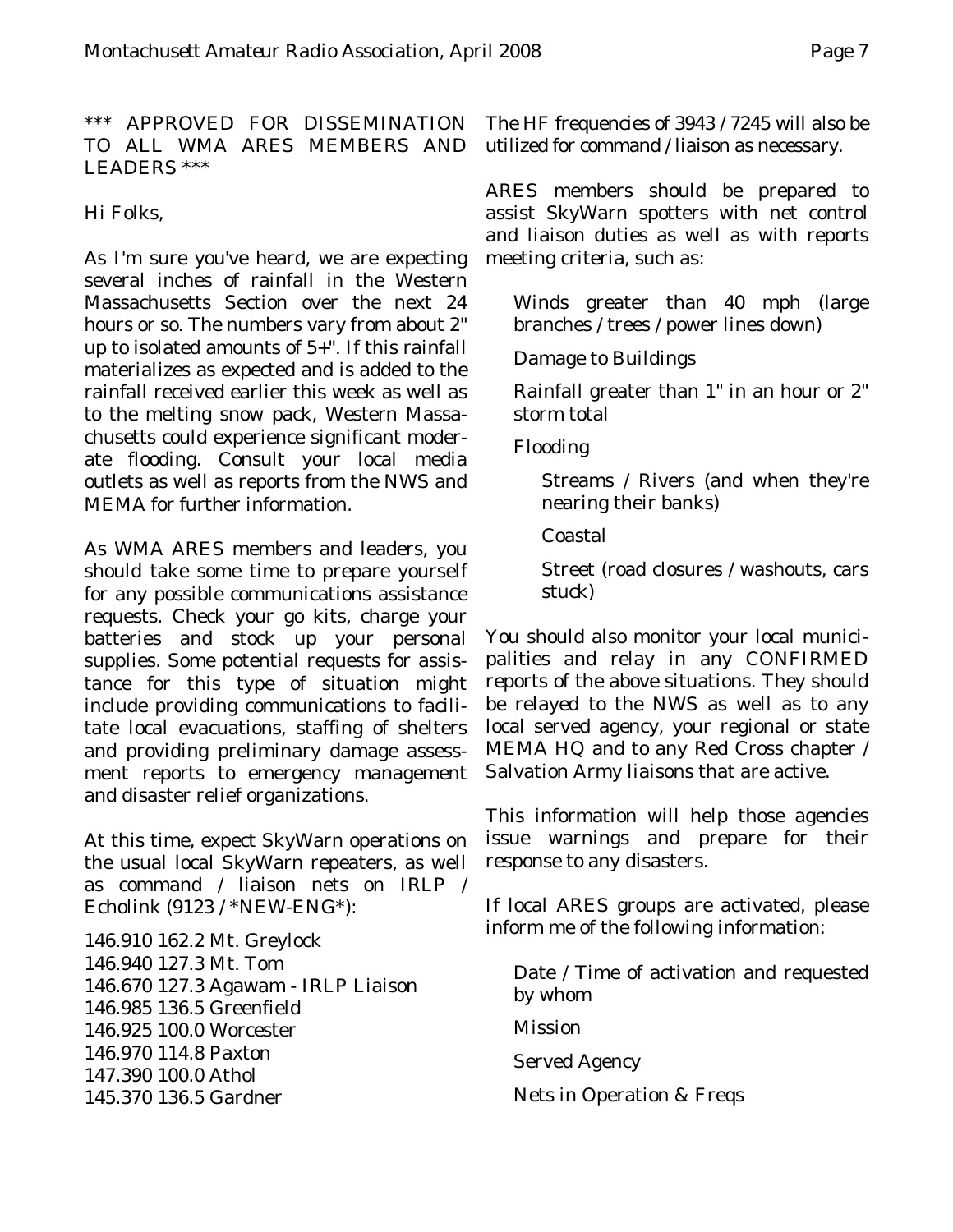# of staff involved

Where are they deployed

With whom and what are they communicating

Do you have sufficient EmComm capability now?

Expected duration of activity - Will you need relief?

In describing the mission, you may report this information (from a MARS EEI - The format is not critical for ARES purposes):

Impacted Area - Include Date / Time

Status of Emergency Medical Facilities

Status of Local Transportation Facilities (Roads/Bridges/Airports/RR)

Exact location and characteristics of damage

Status of Utilities

Status of Commercial Communications (Phone/Radio/TV/Cell)

Source of Information (Self/Scanner/Media/Served Agency)

Remarks - Expected Changes

ARES leaders (DECs and ECs) should contact their ARES members and conduct a survey of those who might be available for ARESMAT assignments intra- and/or intersection over the next few days. Be sure to verify contact information for your members and have them monitor their local ARES frequencies for information.

Let me know if you have any questions, concerns, suggestions, etc.

Thanks!

John, N2YHK WMA SEC

Mike's Story

*Original fiction by W1UD*

The Great Depression was at its height in 1933. Jobs were not available and if you could find a job it was only a couple of days a week. These conditions were prevalent throughout the country but especially in big cities. Boston was no exception. Mario, or Mike, as he was known in his new country was caught in this predicament. His family had moved from Italy to take advantage of all this country offered. Streets paved with gold and freedom and liberty for all. Little did they know what the conditions would be when they applied five years before they immigrated to America. Mike was fortunate enough to have made it through the school system in the North End of Boston and found a part time job helping a stonemason. It was hard work and the pay was little compared to today.

While walking home from a job near Boston University he heard strange sounds coming from a building that was close to the sidewalk. Sounds that he had never heard before. The next day he passed the building and the same noises were being emanated. There was a student smoking his pipe and Mike asked him what the strange noise was. Curiosity was driving Mike crazy. The fellow said that was Morse code being sent by the universities ham radio station. Mike queried what was ham radio. He knew what radio was because they had one but it had never given off these strange noises. The club member invited Mike into the 'shack' and explained what ham radio was. They were operating on a network relaying messages to the Middle West. Of course Mike was invited to drop in anytime. Ham radio operators are a little strange. Race, creed or color always meant little to them.

During the next few months Mike was a regular drop in at the ham station. He was in the process of learning the Morse code when the job he was working in the area was just about finished. By that time Mike had become a regular fixture of the station, the members enjoyed him company. His speech had a distinct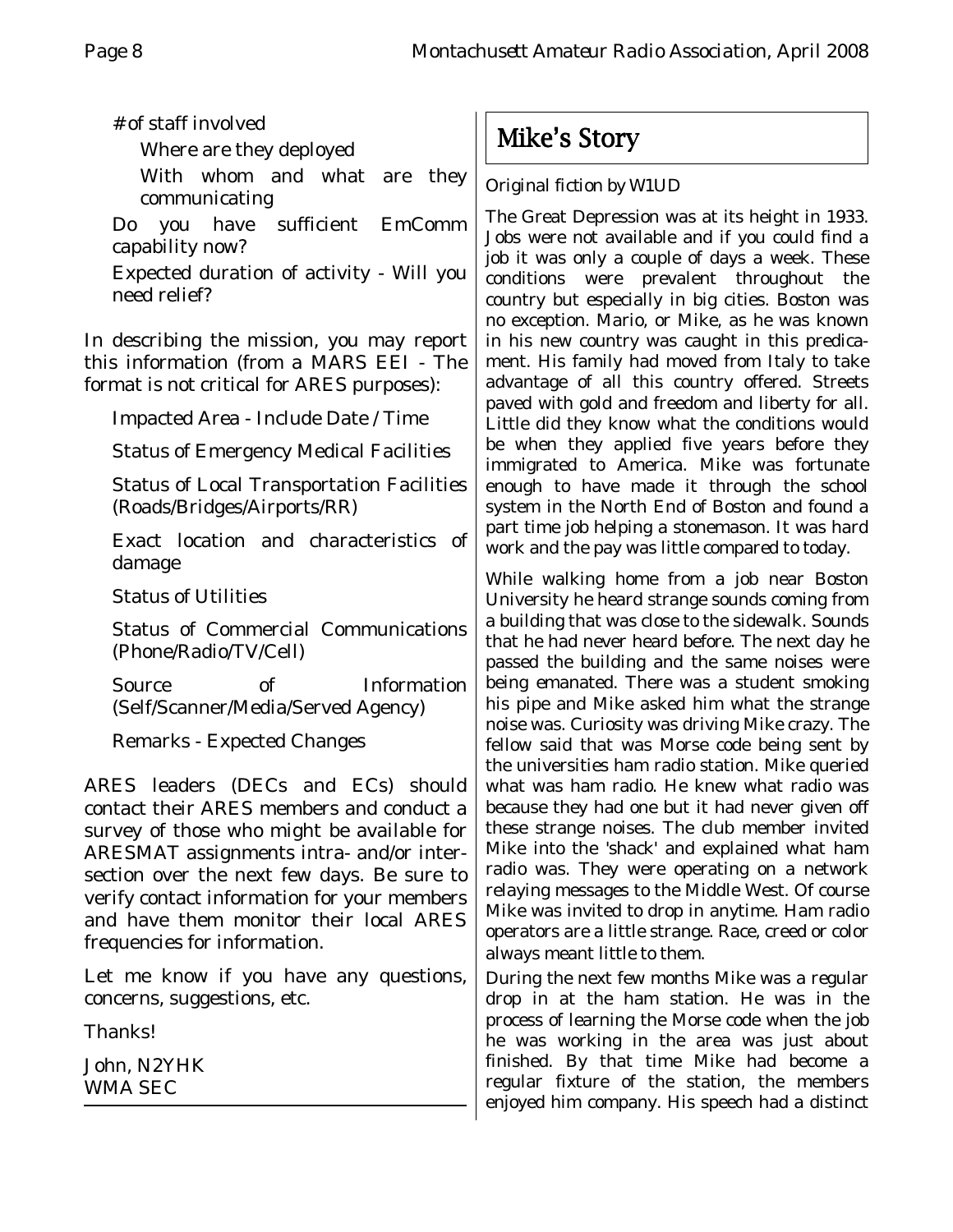Italian accent and they sometimes joked with him about that. They said that they could detect the accent in his Morse and the slight smell of garlic when he was crunching out Morse on his newly acquired key. Mike mentioned that he would not be seeing them for a while as his job had come to an end and it was a distance between the North End and BU campus. One of the members suggested that he go to the administration office and see if the University might have a job opening for him. Mike left that night with the promise he would be back when he could and he would check the employment office of the university the next morning. Through the intercession of the club members, the University hired Mike. It was only a janitorial job but it was full time and paid more than what he was making as a stonemason's helper. It also gave him time to be around his new ham friends. Within the next few years Mike had accomplished three things. He had gained his citizenship and his ham operator's license. He had been promoted in his job at the university to custodial supervisor. Everything was going well for Mike.

Next month would be December 1941. Of course most of his friends would be going home for Christmas. Just like the last few Christmases, Mike would be the only operator at the station to maintain the traffic schedules. What the hell, Mike thought. I'll spend my Christmas handling traffic and talking to my friends around the country. It's better than going home to listen to my brothers and sisters argued about what they wanted to get for Christmas. It was December 6th and on the way home he thought of what he would do after church tomorrow. Maybe a trip to Cape Cod to visit my cousin would be a good way to spend a Sunday afternoon.

On the way back from the cape the radio program was interrupted with an announcement that the Japanese had bombed Pearl Harbor. The next day President Roosevelt and congress declared war on Japan and shortly after Germany.

Mike enlisted in the army in January of 1942. He was processed at Fort Devens and was put on a train headed for South Carolina for training. After basic training he was assigned to the Signal Corps. In those days, anyone that held an amateur radio license had a good chance of working in radio. Mike was given a course that made him a radio repairman. He wanted to become a radio operator but the military probably had an excess of operators and decided he had the aptitude and partial training in radio repair because of his ham license. Twenty-six weeks in radio repair school and Mike was trained and ready to repair anything the army was using for communication.

It was the policy of the army not to send people of ethnic backgrounds, even thought they were citizens, to the theater of operation where their background may put him in contact with their people. Remember, we were at war with Italy and Mike was of Italian descent. Mike was sent to the west coast to Fort Lewis in Washington to maintain radio equipment.

Mike was sent from Fort Lewis to Australia. Our forces were island hopping toward Japan. His next duty station was in the Philippines. After the second atomic bomb the Japanese surrendered.

Mike decided to be discharged from the Army in Australia where he had met an Australian girl while he was stationed there. He returned to the United States five years later and stayed in California with his war bride. He secured a position with Howard Hughes Company after completing an engineering degree from Stamford University. During his time with Hughes, he was instrumental in helping design the first satellite that was used to transmit 'C' Band television signals to home and cable subscribers. His team worked on military satellites that were capable of high-resolution surveillance of ground objects.

During all this, Mike set up and maintained W1AJ/W6ZM. His Australian, better half, encouraged him to operate his station to get his mind off the design problems he encountered in his work place. Mike could be heard regularly in a 'pileup' attempting to contact that elusive country he had not confirmed as well as handling traffic on the PAN net.

Mike's talent was never fully utilized because his life was cut short. He was killed in an automobile accident while traveling to his local radio club monthly meeting.

This is fictional. 73 Bill W1UD